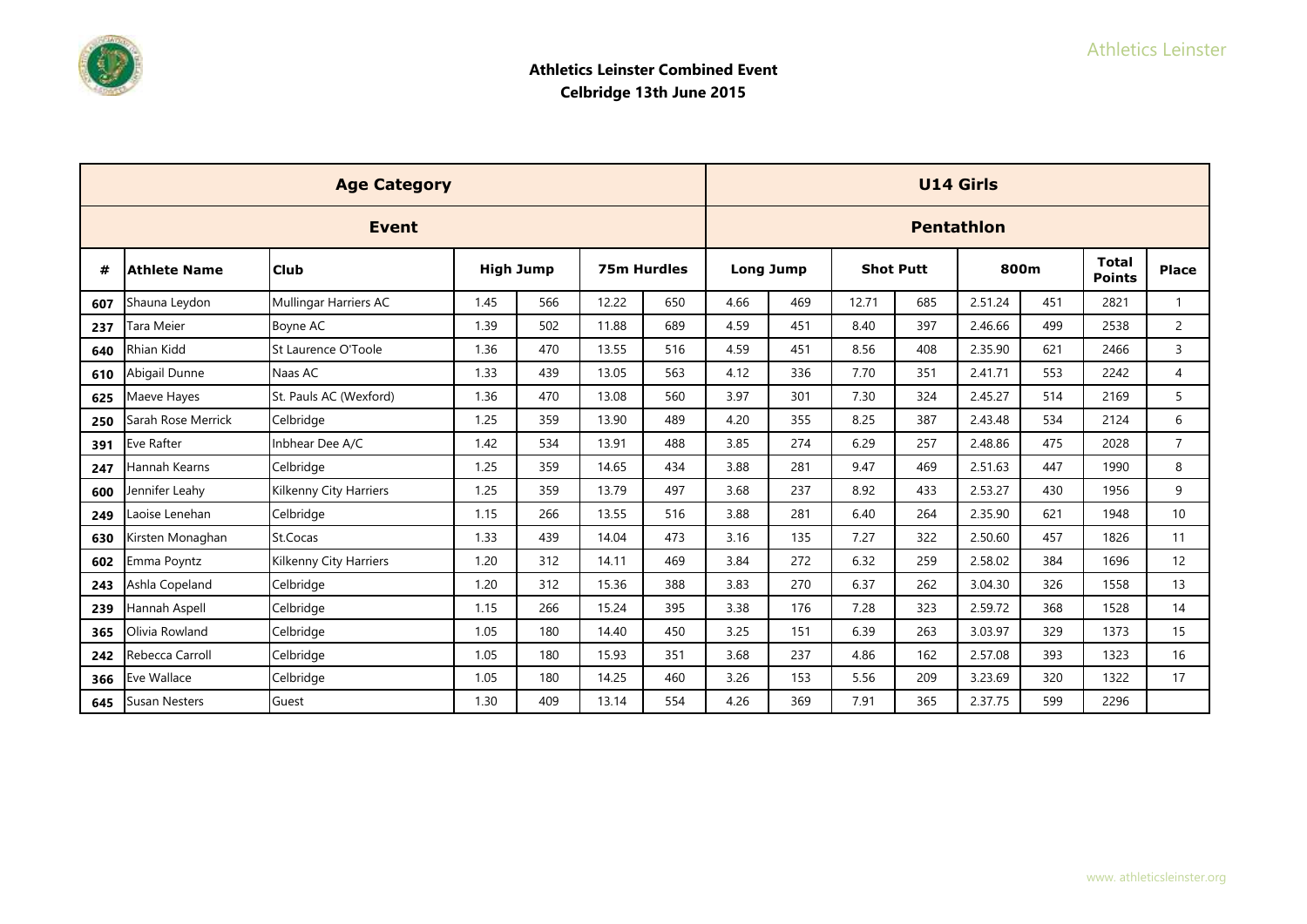

|     |                  | <b>Age Category</b>      |      |                  |       |             |      |           |      |                  | U14 Boys          |     |                               |                |
|-----|------------------|--------------------------|------|------------------|-------|-------------|------|-----------|------|------------------|-------------------|-----|-------------------------------|----------------|
|     |                  | Event                    |      |                  |       |             |      |           |      |                  | <b>Pentathlon</b> |     |                               |                |
| #   | Athlete Name     | l Club                   |      | <b>High Jump</b> |       | 75m Hurdles |      | Long Jump |      | <b>Shot Putt</b> | 800m              |     | <b>Total</b><br><b>Points</b> | <b>Place</b>   |
| 382 | Aodhan Daly      | Greystones & District AC | 1.46 | 360              | 13.58 | 513         | 4.71 | 482       | 6.78 | 290              | 2.37.85           | 598 | 2243                          |                |
| 651 | Kyran O'Regan    | Cellbridge A.C.          | 1.40 | 317              | 14.70 | 430         | 4.53 | 436       | 9.78 | 489              | 2.42.03           | 550 | 2222                          | $\overline{2}$ |
| 624 | Cian Kinlough    | St Killians ac           | 1.35 | 283              | 14.09 | 470         | 4.24 | 364       | 6.95 | 301              | 2.30.47           | 687 | 2105                          | 3              |
| 641 | Michael Spillane | St Laurence O'Toole      | 1.30 | 250              | 13.23 | 545         | 4.17 | 347       | 6.09 | 244              | 2.28.25           | 715 | 2101                          | 4              |
| 615 | Canice Whearty   | Oughaval AC              | 1.35 | 283              | 13.50 | 521         | 4.07 | 324       | 6.78 | 290              | 2.40.96           | 562 | 1980                          | 5              |
| 377 | Leo Anderson     | Fr. Murphy AC            | 1.30 | 250              | 14.05 | 473         | 3.69 | 239       | 8.67 | 415              | 2.38.58           | 589 | 1966                          | 6              |
| 380 | Peter Dunne      | Gowran AC                | 1.49 | 381              | 14.17 | 465         | 4.43 | 411       | 7.56 | 341              | 3.03.73           | 331 | 1929                          | $\overline{7}$ |
| 384 | Alan Gordon      | Greystones & District AC | 1.35 | 283              | 15.40 | 385         | 4.14 | 340       | 7.50 | 337              | 2.47.94           | 485 | 1830                          | 8              |
| 383 | Ronan Dempsey    | Greystones & District AC | 1.20 | 188              | 13.80 | 497         | 3.88 | 281       | 6.70 | 285              | 2.49.93           | 464 | 1715                          | 9              |

|     |                  | <b>Age Category</b>      |      |                  |             |     |      |           |      |                  | <b>U15 Girls</b>  |      |                               |        |
|-----|------------------|--------------------------|------|------------------|-------------|-----|------|-----------|------|------------------|-------------------|------|-------------------------------|--------|
|     | <b>Event</b>     |                          |      |                  |             |     |      |           |      |                  | <b>Pentathlon</b> |      |                               |        |
| #   | Athlete Name     | <b>Club</b>              |      | <b>High Jump</b> | 80m Hurdles |     |      | Long Jump |      | <b>Shot Putt</b> |                   | 800m | <b>Total</b><br><b>Points</b> | Place  |
| 398 | Rachel Kelly     | Kilkenny City Harriers   | .38  | 491              | 13.49       | 621 | 3.98 | 303       | 9.60 | 477              | 2.33.91           | 645  | 2537                          |        |
| 387 | Sophie Nicholson | Greystones & District AC | 1.41 | 523              | 15.48       | 430 | 4.15 | 343       | 5.98 | 237              | 2.32.17           | 666  | 2199                          | $\sim$ |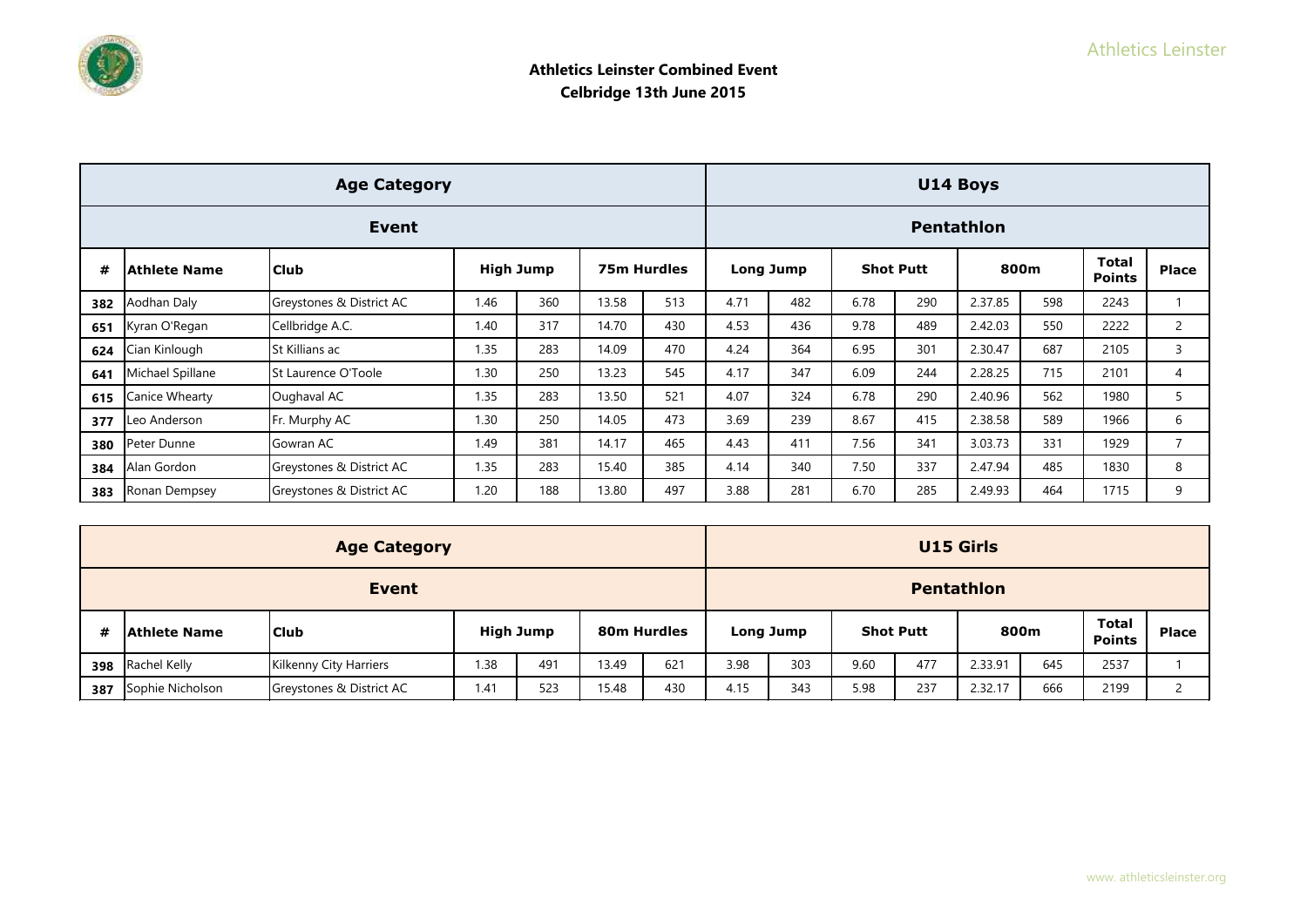

|     |                      | <b>Age Category</b>           |           |     |                  |     |      |     |                               |              | U15 Boys          |     |      |                                 |
|-----|----------------------|-------------------------------|-----------|-----|------------------|-----|------|-----|-------------------------------|--------------|-------------------|-----|------|---------------------------------|
|     |                      | Event                         |           |     |                  |     |      |     |                               |              | <b>Pentathlon</b> |     |      |                                 |
| #   | <b>Athlete Name</b>  | 80m Hurdles                   | Long Jump |     | <b>Shot Putt</b> |     | 800m |     | <b>Total</b><br><b>Points</b> | <b>Place</b> |                   |     |      |                                 |
| 601 | Rory MacGabhann      | <b>Kilkenny City Harriers</b> | 1.63      | 488 | 14.43            | 466 | 4.97 | 377 | 8.49                          | 395          | 2.33.15           | 654 | 2380 |                                 |
| 618 | <b>Fintan Howard</b> | Robertstown and Allen AC      | 1.51      | 396 | 14.13            | 494 | 4.91 | 365 | 8.74                          | 410          | 2.32.46           | 662 | 2327 | $\mathbf{\Omega}$<br>$\epsilon$ |
| 364 | Nathan Parameswaran  | Celbridge                     | 1.54      | 419 | 14.09            | 497 | 4.88 | 360 | 7.03                          | 309          | 2.32.26           | 665 | 2250 |                                 |
| 603 | Luke Whelan          | Kilkenny City Harriers        | 1.25      | 218 | 18.40            | 173 | 4.06 | 215 | 8.03                          | 368          | 2.42.30           | 547 | 1521 | 4                               |
| 379 | Zack Denieffe        | Gowran AC                     | 1.30      | 250 | <b>DNF</b>       |     | 4.71 | 328 | 11.99                         | 606          |                   |     |      |                                 |

|     |                 | <b>Age Category</b> |      |           |                         |     |      |           |      |                  | <b>U16 Girls</b>  |     |                               |              |
|-----|-----------------|---------------------|------|-----------|-------------------------|-----|------|-----------|------|------------------|-------------------|-----|-------------------------------|--------------|
|     |                 | <b>Event</b>        |      |           |                         |     |      |           |      |                  | <b>Pentathlon</b> |     |                               |              |
| #   | Athlete Name    | <b>Club</b>         |      | High Jump | 80 <sub>m</sub> Hurdles |     |      | Long Jump |      | <b>Shot Putt</b> | 800m              |     | <b>Total</b><br><b>Points</b> | <b>Place</b> |
| 376 | Gillian Keenan  | Emo Rath AC         | 1.50 | 621       | 13.86                   | 582 | 4.33 | 386       | 8.76 | 421              | 2.54.16           | 421 | 2431                          |              |
| 392 | Lara Curran     | Kildare             | 1.30 | 409       | 14.74                   | 498 | 4.43 | 411       | 7.63 | 346              | 2.47.33           | 492 | 2156                          | 2            |
| 613 | Dervla Scully   | Oughaval AC         | 1.35 | 460       | 14.07                   | 561 | 4.46 | 418       | 6.06 | 242              | 2.52.59           | 437 | 2118                          | 3            |
| 616 | Laura Stapleton | Oughaval AC         | 1.35 | 460       | 16.06                   | 372 | 4.14 | 340       | 7.12 | 313              | 2.59.81           | 367 | 1852                          | 4            |
| 649 | Molly O'Shea    | Newbridge           | 1.30 | 409       | 15.58                   | 420 | 4.07 | 324       | 6.88 | 297              | 3.02.76           | 340 | 1790                          |              |
| 627 | Aine Burke      | St.Cocas            | 1.25 | 359       | 15.69                   | 409 | 3.95 | 296       | 5.34 | 193              | 2.44.57           | 522 | 1779                          | 6            |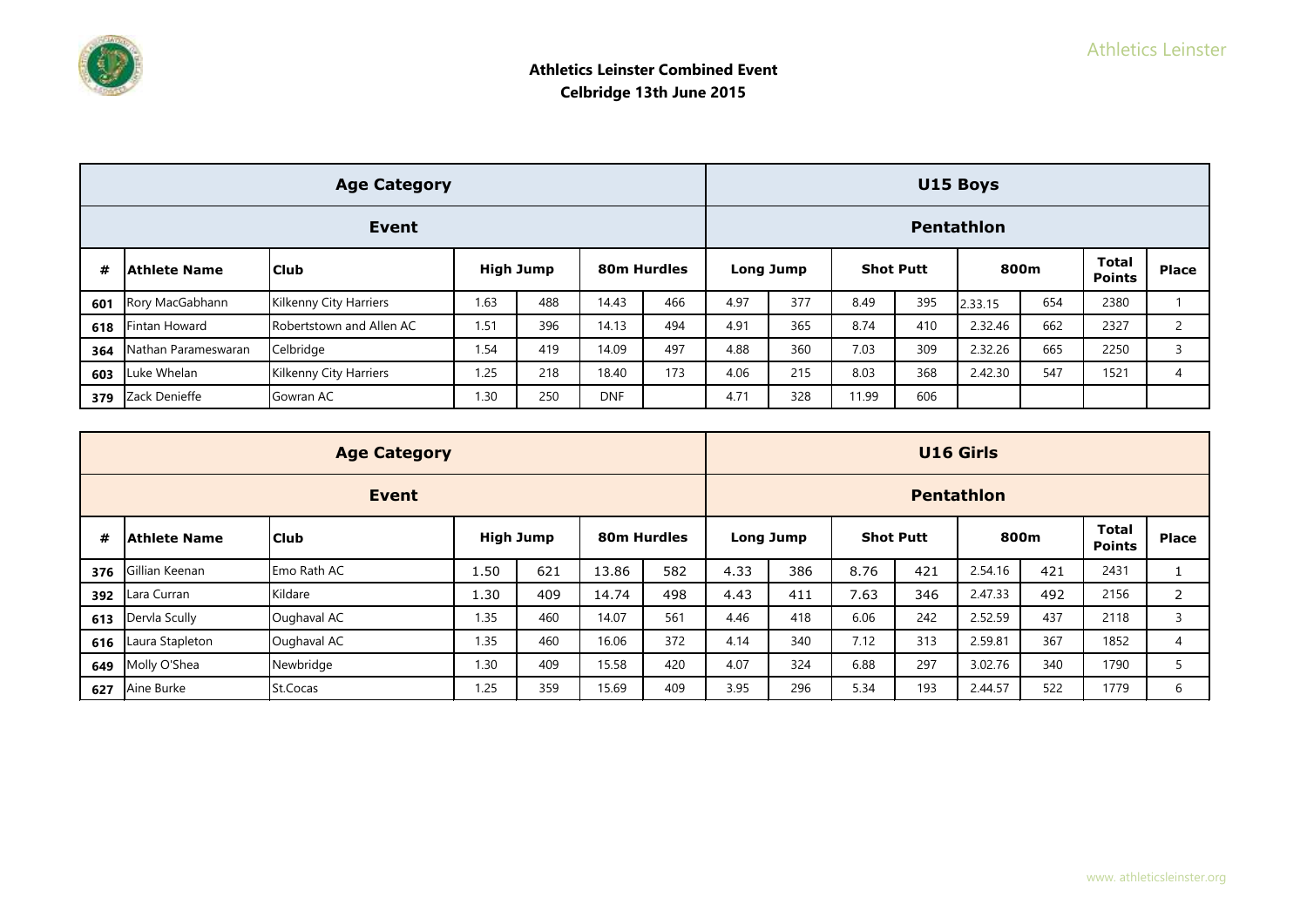

|     |                               | <b>Age Category</b>      |           |                  |              |     |      |                  |                  |     | U16 Boys          |     |                               |                |
|-----|-------------------------------|--------------------------|-----------|------------------|--------------|-----|------|------------------|------------------|-----|-------------------|-----|-------------------------------|----------------|
|     |                               | Event                    |           |                  |              |     |      |                  |                  |     | <b>Pentathlon</b> |     |                               |                |
| #   | <b>Athlete Name</b>           | <b>Club</b>              |           | <b>High Jump</b> | 100m Hurdles |     |      | <b>Long Jump</b> | <b>Shot Putt</b> |     | 800m              |     | <b>Total</b><br><b>Points</b> | Place          |
| 227 | Conor McMahon                 | Ardee & District A.C.    | 1.64      | 496              | 15.85        | 733 | 5.66 | 514              | 9.12             | 433 | 2.28.53           | 711 | 2887                          |                |
| 652 | Tony O'Connor                 | Naas A.C.                | 1.58      | 449              | 16.53        | 651 | 5.10 | 402              | 8.15             | 375 | 2.17.88           | 853 | 2730                          | $\overline{2}$ |
| 386 | Louis Lalor                   | Greystones & District AC | 1.45      | 352              | 15.03        | 838 | 5.05 | 392              | 7.55             | 340 | 2.27.83           | 720 | 2642                          | $\overline{3}$ |
| 396 | Eoin OConnor                  | Kildare                  | 1.50      | 389              | 18.47        | 441 | 5.08 | 398              | 9.83             | 475 | 2.13.47           | 915 | 2618                          | 4              |
| 395 | Tadhg Murtagh                 | kildare                  | 1.55      | 426              | 16.76        | 624 | 5.01 | 384              | 7.33             | 327 | 2.20.77           | 813 | 2574                          | 5              |
| 375 | Eoin Keenan                   | Emo Rath Ac              | 1.61      | 472              | 18.11        | 477 | 4.99 | 380              | 10.51            | 516 | 2.38.49           | 590 | 2435                          | 6              |
| 604 | CiarÂ <sub>i</sub> n Connolly | Le Cheile AC             | 1.61      | 472              | 16.72        | 628 | 4.91 | 365              | 6.74             | 292 | 2.31.48           | 674 | 2431                          | $\overline{7}$ |
| 606 | Adam Holden                   | Mountmellick A.C.        | 1.45      | 352              | 18.88        | 402 | 4.86 | 356              | 7.47             | 335 | 2.27.25           | 728 | 2173                          | 8              |
| 244 | Daniel Ecock                  | Celbridge                | 1.45      | 352              | 19.50        | 345 | 4.69 | 324              | 10.92            | 541 | 2.42.86           | 541 | 2103                          | 9              |
| 626 | Eoin Maher                    | St. Senans AC            | 1.35      | 283              | 19.39        | 355 | 4.94 | 371              | 6.92             | 303 | 2.26.67           | 735 | 2047                          | 10             |
| 388 | <b>Troy Scully</b>            | Greystones & District AC | <b>NH</b> | $\mathbf{0}$     | 20.04        | 299 | 4.32 | 259              | 7.58             | 341 | 2.19.11           | 836 | 1735                          | 11             |
| 631 | Jake Reidy                    | St.Cocas                 | 1.45      | 352              | 19.34        | 359 | 3.80 | 174              | 6.42             | 273 | 2.53.53           | 428 | 1586                          | 12             |
| 637 | <b>Shane Ferris</b>           | Celbridge                |           |                  | 18.61        | 427 | 4.94 | 371              | 7.83             | 356 |                   |     |                               |                |

|     |                         | <b>Age Category</b>      |                  |     |              |     |                   |           |      |                  | <b>U17 Girls</b> |     |                               |                          |
|-----|-------------------------|--------------------------|------------------|-----|--------------|-----|-------------------|-----------|------|------------------|------------------|-----|-------------------------------|--------------------------|
|     |                         |                          |                  |     |              |     | <b>Pentathlon</b> |           |      |                  |                  |     |                               |                          |
| #   | Athlete Name            | <b>Club</b>              | <b>High Jump</b> |     | 100m Hurdles |     |                   | Long Jump |      | <b>Shot Putt</b> | 800m             |     | <b>Total</b><br><b>Points</b> | <b>Place</b>             |
| 367 | Elaine Wilson           | Celbridge                | 1.45             | 566 | 19.12        | 379 | 4.44              | 413       | 8.29 | 390              | 3.04.31          | 326 | 2074                          |                          |
| 644 | <b>Hilary Gallagher</b> | Greystones & District AC | 1.30             | 409 | 19.66        | 331 | 4.21              | 357       | 6.82 | 293              | 2.49.16          | 472 | 1862                          | $\overline{\phantom{0}}$ |
| 370 | Shannon Sheehy          | Cushinstown AC           |                  |     | 14.47        | 913 |                   |           |      |                  |                  |     |                               |                          |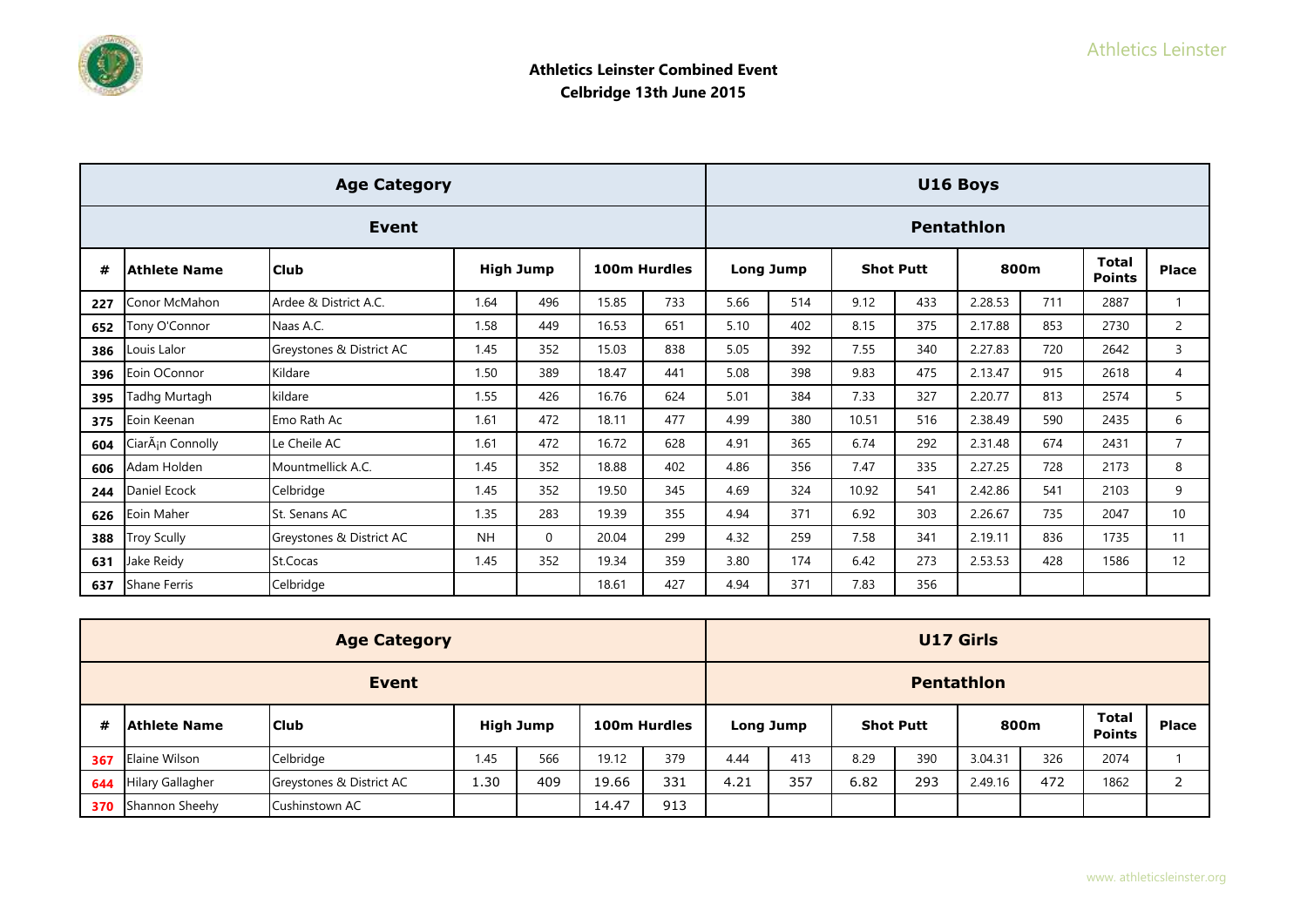|     |                       | <b>Age Category</b> |      |                  |              |     |      |           |                  |     | U17 Boys          |     |                        |       |
|-----|-----------------------|---------------------|------|------------------|--------------|-----|------|-----------|------------------|-----|-------------------|-----|------------------------|-------|
|     | Event                 |                     |      |                  |              |     |      |           |                  |     | <b>Pentathlon</b> |     |                        |       |
| #   | Athlete Name          | <b>Club</b>         |      | <b>High Jump</b> | 110m Hurdles |     |      | Long Jump | <b>Shot Putt</b> |     | 1000m             |     | Total<br><b>Points</b> | Place |
| 241 | <b>Andrew Carroll</b> | Celbridge           | 1.70 | 544              | 19.83        | 363 | 5.50 | 481       | 9.70             | 468 | 3.14.96           | 525 | 2381                   |       |
| 657 | Eoin Hill             | Celbridge           | 1.50 | 389              | 16.77        | 648 | 4.89 | 361       | 7.92             | 362 | 3.28.53           | 312 | 2072                   |       |
| 373 | Kevin O Connor        | Enniscorthy A.C.    | 1.45 | 352              | 19.22        | 413 | 5.55 | 492       | 7.30             | 325 | 3.27.22           | 338 | 1920                   |       |

|     |                     | <b>Age Category</b>      |      |                  |       |              |      |                   |      |                  | <b>U18 Girls</b> |     |                               |              |
|-----|---------------------|--------------------------|------|------------------|-------|--------------|------|-------------------|------|------------------|------------------|-----|-------------------------------|--------------|
|     |                     | <b>Event</b>             |      |                  |       |              |      | <b>Pentathlon</b> |      |                  |                  |     |                               |              |
| #   | <b>Athlete Name</b> | <b>Club</b>              |      | <b>High Jump</b> |       | 100m Hurdles |      | Long Jump         |      | <b>Shot Putt</b> | 800m             |     | <b>Total</b><br><b>Points</b> | <b>Place</b> |
| 654 | Mairead Fortune     | <b>Enniscorthy AC</b>    | 1.48 | 599              | 16.67 | 634          | 4.39 | 401               | 8.73 | 419              | 2.43.82          | 530 | 2583                          |              |
| 629 | Eva McPartlan       | St.Cocas                 | 1.45 | 566              | 17.25 | 569          | 4.79 | 503               | 7.28 | 323              | 2.56.22          | 401 | 2362                          |              |
| 385 | Rosa Kirwan         | Greystones & District AC | 1.45 | 566              | 18.97 | 393          | 4.32 | 384               | 6.69 | 284              | 2.38.83          | 586 | 2213                          | ∍            |

|     |                        | <b>Age Category</b> |      |           |       |              |      |           |       |                  | U18 Boys   |       |                        |                |
|-----|------------------------|---------------------|------|-----------|-------|--------------|------|-----------|-------|------------------|------------|-------|------------------------|----------------|
|     | Event                  |                     |      |           |       |              |      |           |       |                  | Pentathlon |       |                        |                |
| #   | Athlete Name           | <b>Club</b>         |      | High Jump |       | 110m Hurdles |      | Long Jump |       | <b>Shot Putt</b> |            | 1000m | Total<br><b>Points</b> | <b>Place</b>   |
| 605 | <b>Thomas Connolly</b> | Le Cheile AC        | 1.76 | 593       | 15.91 | 743          | 6.00 | 587       | 10.34 | 506              | 3.26.57    | 352   | 2781                   |                |
| 374 | Peter O Connor         | Enniscorthy A.C.    | 1.70 | 544       | 15.93 | 741          | 5.60 | 502       | 9.84  | 476              | 3.27.03    | 342   | 2605                   | $\overline{ }$ |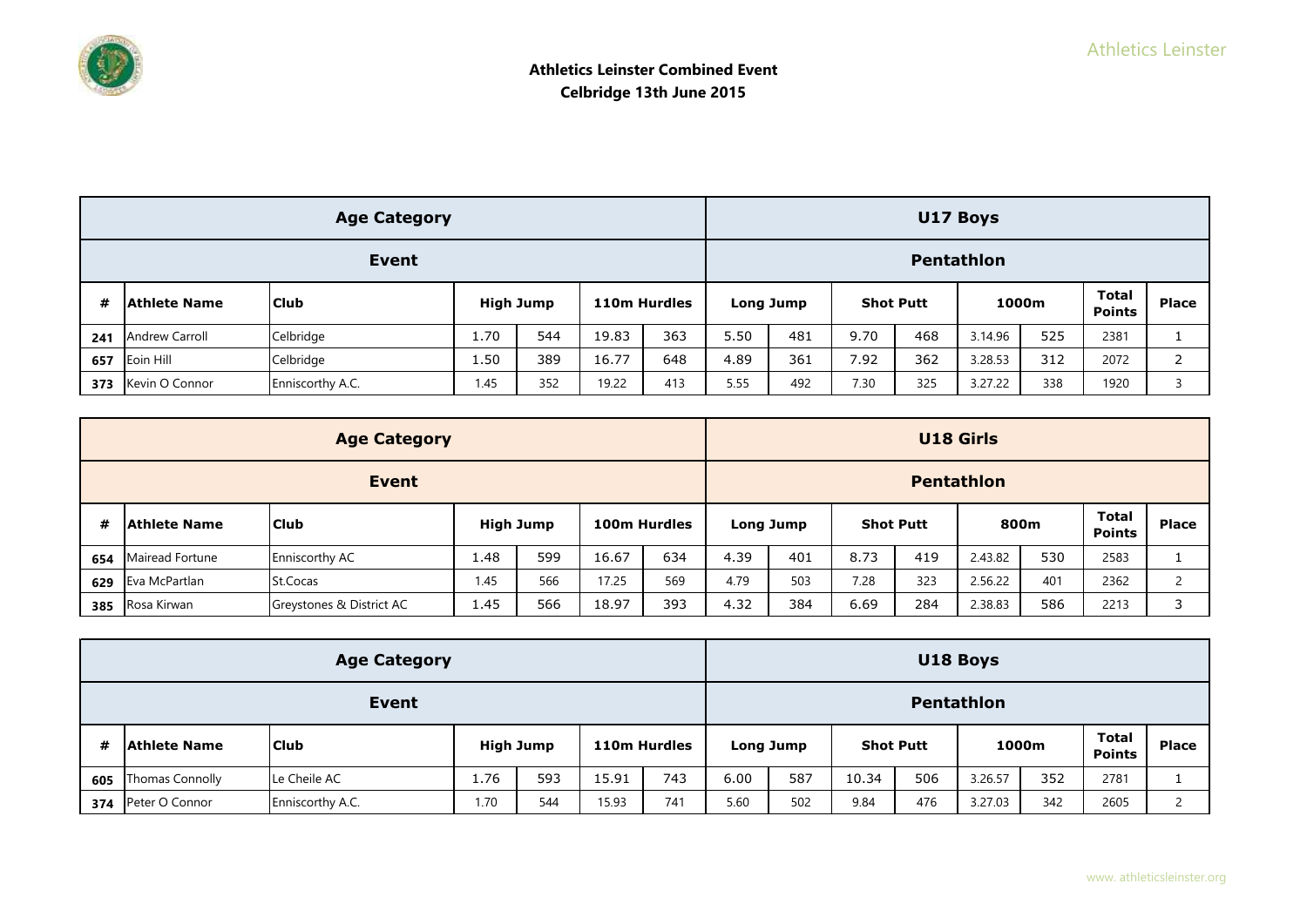|     |                                                                          | <b>Age Category</b> |      |     |       |     |                   |           |                  |     | U19 Boys |       |                               |                |
|-----|--------------------------------------------------------------------------|---------------------|------|-----|-------|-----|-------------------|-----------|------------------|-----|----------|-------|-------------------------------|----------------|
|     |                                                                          |                     |      |     |       |     | <b>Pentathlon</b> |           |                  |     |          |       |                               |                |
| #   | Event<br><b>High Jump</b><br>110m Hurdles<br><b>Club</b><br>Athlete Name |                     |      |     |       |     |                   | Long Jump | <b>Shot Putt</b> |     |          | 1000m | <b>Total</b><br><b>Points</b> | <b>Place</b>   |
| 655 | <b>Tim Bowler</b>                                                        | Enniscorthy AC      | 1.79 | 619 | 14.95 | 856 | 6.38              | 670       | 12.25            | 622 | 3.26.96  | 344   | 3111                          |                |
| 648 | James Fortune                                                            | Enniscorthy AC      | 1.65 | 504 | 17.96 | 528 | 5.90              | 565       | 9.04             | 428 | 3.26.49  | 354   | 2379                          | $\overline{ }$ |
| 659 | Donal Kearns                                                             | Cushionstown        |      |     | 16.51 | 676 |                   |           |                  |     |          |       |                               |                |

|     |                     | <b>Age Category</b> |      |                  |       |              |            |           |      |                  | <b>Senior Woman</b> |     |                        |              |
|-----|---------------------|---------------------|------|------------------|-------|--------------|------------|-----------|------|------------------|---------------------|-----|------------------------|--------------|
|     |                     |                     |      |                  |       |              | Pentathlon |           |      |                  |                     |     |                        |              |
| #   | <b>Athlete Name</b> | <b>Club</b>         |      | <b>High Jump</b> |       | 100m Hurdles |            | Long Jump |      | <b>Shot Putt</b> | 800m                |     | Total<br><b>Points</b> | <b>Place</b> |
| 650 | Karen Dunne         | Bohermeen AC        | 1.45 | 566              | 17.15 | 580          | 4.96       | 548       | 9.69 | 483              | 2.44.89             | 518 | 2695                   |              |

| <b>Age Category</b> |                     |                    |      |                                 |       |                   | <b>Master Women</b> |                  |       |      |         |                               |              |  |  |
|---------------------|---------------------|--------------------|------|---------------------------------|-------|-------------------|---------------------|------------------|-------|------|---------|-------------------------------|--------------|--|--|
| <b>Event</b>        |                     |                    |      |                                 |       | <b>Pentathlon</b> |                     |                  |       |      |         |                               |              |  |  |
| #                   | <b>Athlete Name</b> | l Club             |      | <b>High Jump</b><br>100m Sprint |       | Long Jump         |                     | <b>Shot Putt</b> |       | 800m |         | <b>Total</b><br><b>Points</b> | <b>Place</b> |  |  |
| 611                 | Geraldine Finegan   | North East Runners | 1.30 | 409                             | 15.18 | 287               | 4.08                | 326              | 10.50 | 538  | 2.53.68 | 426                           | 1986         |  |  |
| 368                 | Finola Moore        | Celbridge AC       | 1.20 | 312                             | 16.43 | 140               | 3.56                | 212              | 6.20  | 251  | 3.20.78 | 295                           | 1210         |  |  |

| <b>Age Category</b> |                     |                |                                 |     |       |           |            | <b>Master Men</b> |      |     |         |                               |              |  |  |  |
|---------------------|---------------------|----------------|---------------------------------|-----|-------|-----------|------------|-------------------|------|-----|---------|-------------------------------|--------------|--|--|--|
| <b>Event</b>        |                     |                |                                 |     |       |           | Pentathlon |                   |      |     |         |                               |              |  |  |  |
|                     | <b>Athlete Name</b> | <b>Club</b>    | 100m Sprint<br><b>High Jump</b> |     |       | Long Jump |            | <b>Shot Putt</b>  |      |     | 1500m   | <b>Total</b><br><b>Points</b> | <b>Place</b> |  |  |  |
| 621                 | John O Connor       | Slaney Olympic | 1.25                            | 218 | 14.42 | 255       | 4.13       | 227               | 6.81 | 296 | 5.35.61 | 372                           | 1368         |  |  |  |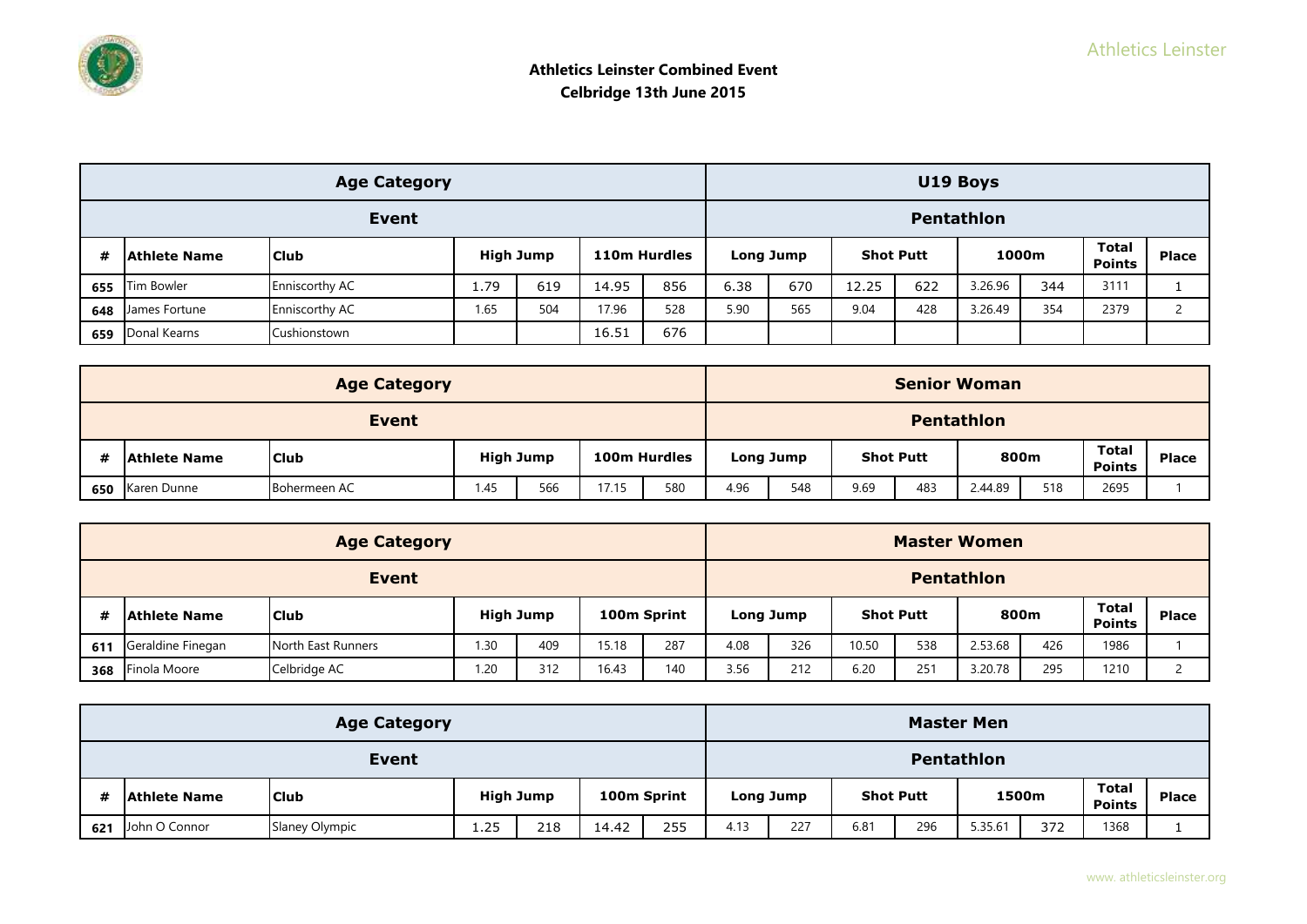| <b>Age Category</b> |                   |                         |       |             |           |             |                  | Master Men M4+ |         |     |                     |              |  |  |  |
|---------------------|-------------------|-------------------------|-------|-------------|-----------|-------------|------------------|----------------|---------|-----|---------------------|--------------|--|--|--|
| Event               |                   |                         |       |             |           |             |                  | Quadrathlon    |         |     |                     |              |  |  |  |
| #                   | Athlete Name      | <b>Club</b>             |       | 100m Sprint |           | Long Jump   | <b>Shot Putt</b> |                | 1500m   |     | <b>Total Points</b> | <b>Place</b> |  |  |  |
| 647                 | Peadar McGing     | Dundrum South Dublin AC | 13.67 | 360         | 4.60      | 308         | 9.02             | 427            | 6.07.36 | 232 | 1327                |              |  |  |  |
| 617                 | John Wallace      | Ratoath AC              | 62.87 |             | 4.01      | 207         | 8.82             | 415            | 8.09.28 |     | 624                 |              |  |  |  |
| 634                 | <b>Eric Brady</b> | UCD AC                  | 17.45 |             | 3.47      | 126         | 10.12            | 493            | 8.18.20 |     | 621                 |              |  |  |  |
| 643                 | Willie O'Toole    | St Laurence O'Toole     | 15.35 | 148         | <b>NM</b> | $\mathbf 0$ | 9.66             | 465            | 8.13.50 |     | 614                 | 4            |  |  |  |

|     |                     | <b>U13 Girls</b>        |           |     |                  |     |             |     |                     |                |
|-----|---------------------|-------------------------|-----------|-----|------------------|-----|-------------|-----|---------------------|----------------|
|     |                     | Tri - Event             |           |     |                  |     |             |     |                     |                |
| #   | <b>Athlete Name</b> | <b>Club</b>             | Long Jump |     | <b>Shot Putt</b> |     | 200m Sprint |     | <b>Total Points</b> | <b>Place</b>   |
| 638 | Ciara Moore         | St Laurence O'Toole     | 3.94      | 540 | 7.16             | 379 | 31.32       | 568 | 1487                |                |
| 234 | Kate Kelly          | Boyne AC                | 3.52      | 431 | 10.71            | 616 | 34.77       | 223 | 1270                | $\overline{2}$ |
| 646 | Eve O' Dwyer        | Gowran AC               | 3.34      | 386 | 6.54             | 337 | 31.88       | 512 | 1235                | 3              |
| 248 | Precious Klucaenko  | Celbridge               | 3.57      | 443 | 6.14             | 311 | 33.56       | 344 | 1098                | 4              |
| 394 | Eadaoin Murtagh     | Kildare                 | 3.51      | 428 | 6.76             | 353 | 34.44       | 256 | 1037                | 5              |
| 656 | Amy O' Sullivan     | Clane AC                | 3.47      | 418 | 5.93             | 297 | 34.20       | 280 | 995                 | 6              |
| 230 | Ciara Brady         | Blackrock AC (Co Louth) | 3.25      | 364 | 5.82             | 290 | 35.06       | 194 | 848                 | 7              |
| 653 | Leahy Murphy        | Celbridge               | 2.92      | 287 | 5.05             | 239 | 37.58       | 29  | 555                 | 8              |
| 246 | Jenny Hogan         | Celbridge               | 2.99      | 303 | 3.19             | 114 | 37.74       | 29  | 446                 | 9              |